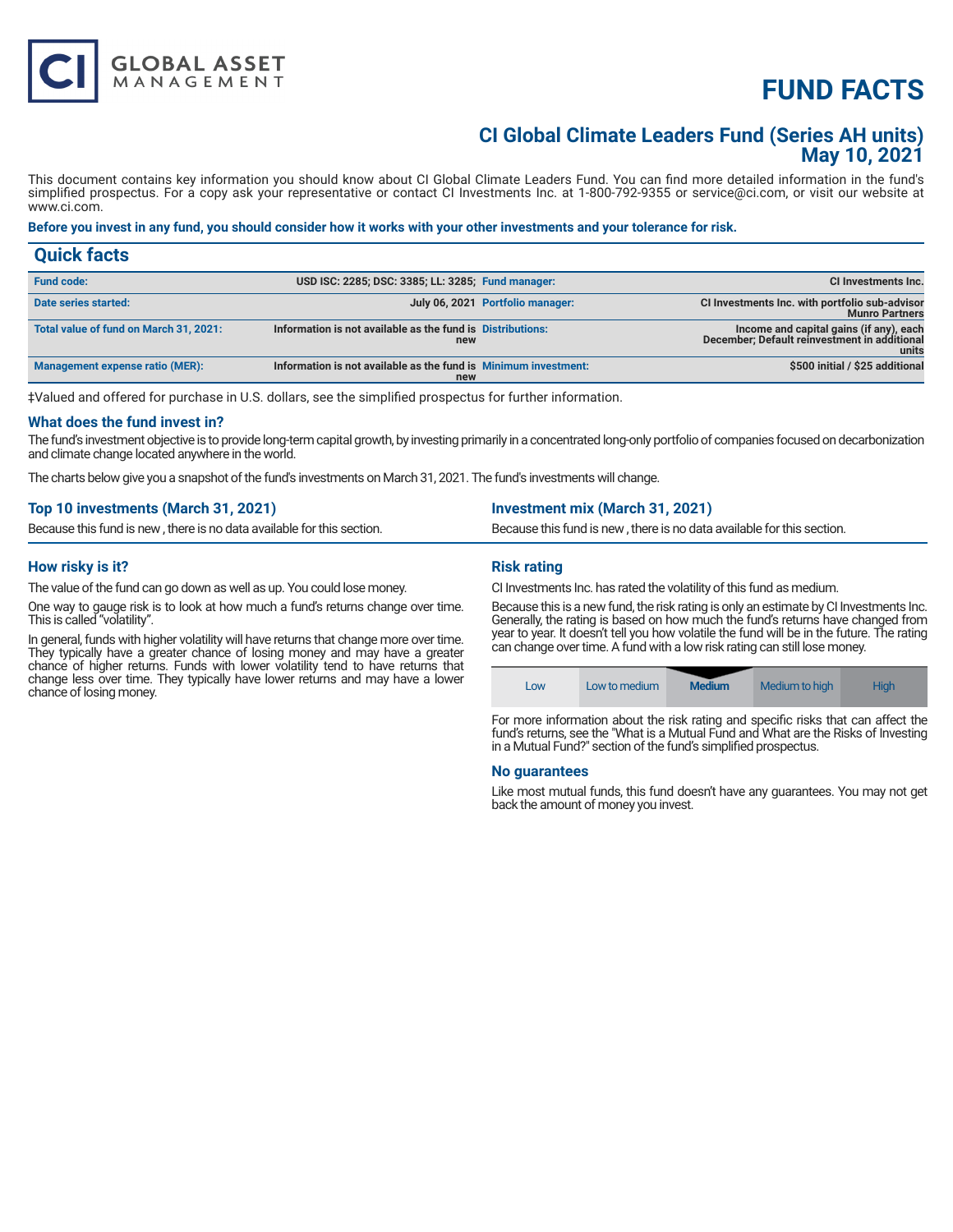# **CI Global Climate Leaders Fund (Series AH units)**

### **How has the fund performed?**

This section tells you how Series AH securities of the fund have performed since inception. Returns are after expenses have been deducted. These expenses reduce the fund's returns.

#### **Year-by-year returns**

Because this fund is new, there is no data available for this section.

#### **Best and worst 3-month returns**

Because this fund is new, there is no data available for this section.

#### **Average return**

Because this fund is new, there is no data available for this section.

### **Who is this fund for?**

#### **This fund may be suitable for you if you:**

- want exposure to securities located anywhere in the world that exhibit strong environmental, social and governance performance (ESG) and that have a positive impact on the environment and society
- want an ESG investment that is concentrated and focused on decarbonization and climate change
- are investing for the medium and/or long term
- can tolerate medium risk

### **A word about tax**

In general, you'll have to pay income tax on any money you make on a fund. How much you pay depends on the tax laws of where you live and whether you hold the fund in a registered plan, such as a Registered Retirement Savings Plan or a Tax-Free Savings Account.

Keep in mind that if you hold your fund in a non-registered account, fund distributions are included in your taxable income, whether you get them in cash or have them reinvested.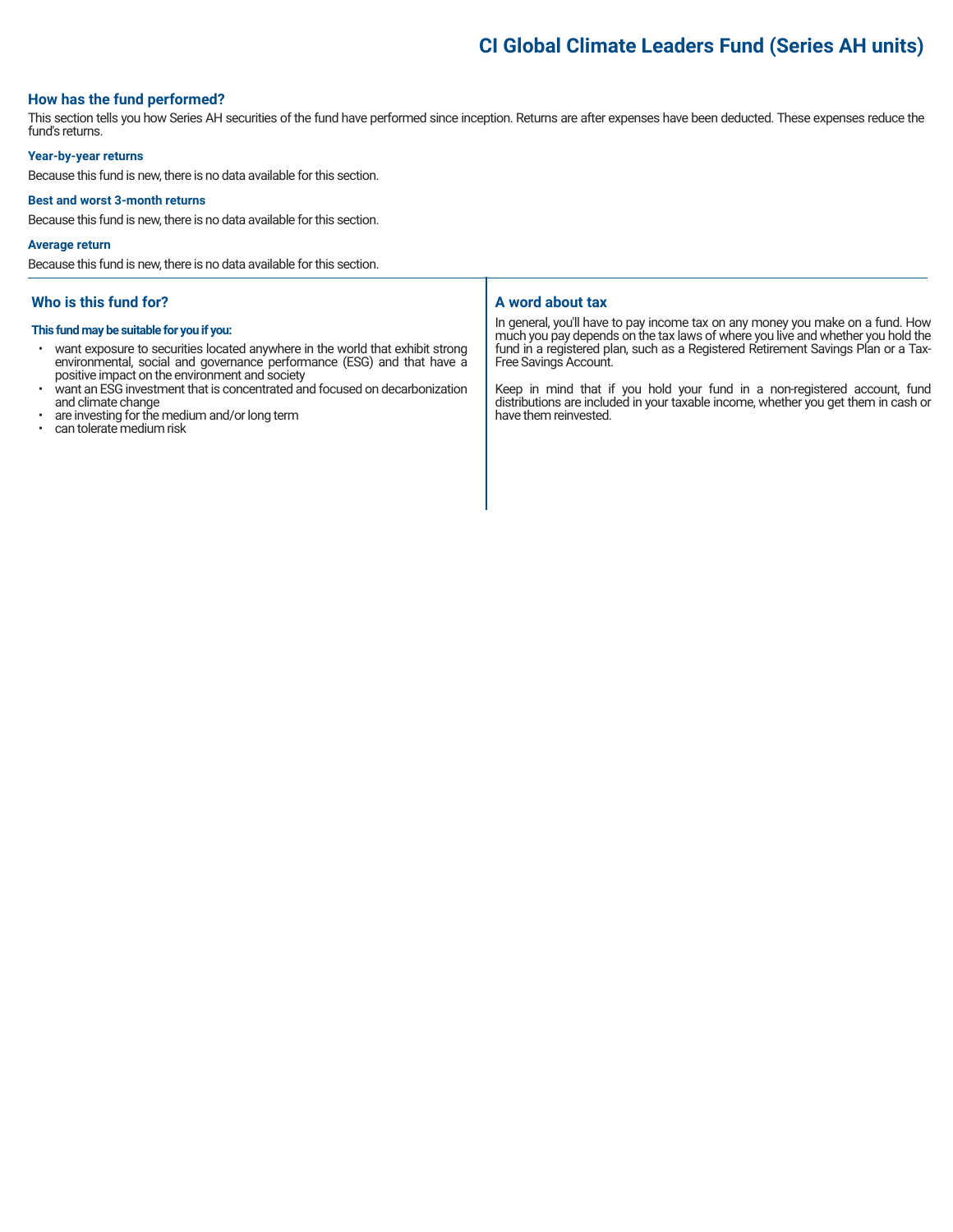# **CI Global Climate Leaders Fund (Series AH units)**

## **How much does it cost?**

The following tables show the fees and expenses you could pay to buy, own and sell Series AH securities of the fund. The fees and expenses — including any commissions — can vary among series of a fund and among funds. Higher commissions can influence representatives to recommend one investment over another. Ask about other funds and investments that may be suitable for you at a lower cost.

### **1. Sales charges**

You may have to choose a sales charge option when you buy Series AH securities of the fund. Ask about pros and cons of each option.

| What you pay                                                                                                                                                                           |                                                              |                                                                       | <b>How it works</b>                                                                                                                                                                                                                                                                                                                                                                                                                                                                                                                                                                                                                                                                                                                                                                                                                                                                                                                                                                                                                                                                                                                                                                                                                                                                                                                                                                                                                                                                                                                                                                                                                                                                                                                                                                                                             |  |
|----------------------------------------------------------------------------------------------------------------------------------------------------------------------------------------|--------------------------------------------------------------|-----------------------------------------------------------------------|---------------------------------------------------------------------------------------------------------------------------------------------------------------------------------------------------------------------------------------------------------------------------------------------------------------------------------------------------------------------------------------------------------------------------------------------------------------------------------------------------------------------------------------------------------------------------------------------------------------------------------------------------------------------------------------------------------------------------------------------------------------------------------------------------------------------------------------------------------------------------------------------------------------------------------------------------------------------------------------------------------------------------------------------------------------------------------------------------------------------------------------------------------------------------------------------------------------------------------------------------------------------------------------------------------------------------------------------------------------------------------------------------------------------------------------------------------------------------------------------------------------------------------------------------------------------------------------------------------------------------------------------------------------------------------------------------------------------------------------------------------------------------------------------------------------------------------|--|
| in percent $(\%)$                                                                                                                                                                      | $($ \$)                                                      | in dollars                                                            |                                                                                                                                                                                                                                                                                                                                                                                                                                                                                                                                                                                                                                                                                                                                                                                                                                                                                                                                                                                                                                                                                                                                                                                                                                                                                                                                                                                                                                                                                                                                                                                                                                                                                                                                                                                                                                 |  |
| Initial sales charge                                                                                                                                                                   |                                                              |                                                                       |                                                                                                                                                                                                                                                                                                                                                                                                                                                                                                                                                                                                                                                                                                                                                                                                                                                                                                                                                                                                                                                                                                                                                                                                                                                                                                                                                                                                                                                                                                                                                                                                                                                                                                                                                                                                                                 |  |
| 0 to 5.0% of the amount you buy                                                                                                                                                        | pay                                                          | \$0 to \$50.00<br>on every<br>\$1,000 you                             | You and your representative decide on the rate.<br>The initial sales charge is deducted from the amount you buy. It goes to your representative's firm as a commission.                                                                                                                                                                                                                                                                                                                                                                                                                                                                                                                                                                                                                                                                                                                                                                                                                                                                                                                                                                                                                                                                                                                                                                                                                                                                                                                                                                                                                                                                                                                                                                                                                                                         |  |
| <b>Standard deferred sales charges</b>                                                                                                                                                 |                                                              |                                                                       |                                                                                                                                                                                                                                                                                                                                                                                                                                                                                                                                                                                                                                                                                                                                                                                                                                                                                                                                                                                                                                                                                                                                                                                                                                                                                                                                                                                                                                                                                                                                                                                                                                                                                                                                                                                                                                 |  |
| If you sell within:<br>1 year of buying<br>2 years of buying<br>3 years of buying<br>4 years of buying<br>5 years of buying<br>6 years of buying<br>7 years of buying<br>After 7 years | 5.5%<br>5.0%<br>5.0%<br>4.0%<br>4.0%<br>3.0%<br>2.0%<br>0.0% | \$0 to \$55.00<br>on every<br>\$1,000 of<br>original cost<br>you sell | The standard deferred sales charge is a set rate and is deducted from the amount you sell based on the initial cost and<br>$\bullet$<br>number of those securities.<br>. When you buy the fund, we pay your representative's firm a commission of 5%. Any standard deferred sales charge you pay<br>when you sell the fund goes to us.<br>. You can sell up to 10% of your securities each year without paying a standard deferred sales charge subject to certain<br>restrictions ("10% free redemption right"). Your 10% free redemption right is reduced by the equivalent number of securities<br>you would have received if you had reinvested any cash distributions you received during the calendar year. If you exercised<br>your 10% redemption right and redeem your securities before the standard deferred sales charge schedule has expired, your<br>standard deferred sales charge on a full redemption would be the same as if you had not redeemed securities under your<br>10% free redemption right.<br>If you hold the fund in a non-registered account, if applicable, you can ask to receive cash distributions which are not<br>$\bullet$<br>subject to standard deferred sales charges.<br>You can switch between standard deferred sales charge funds at any time without paying this sales charge. The standard<br>$\bullet$<br>deferred sales charge schedule will be based on the date you bought securities of the first fund and the rates and duration<br>of such schedule shall continue to apply.<br>Your securities will be converted into the initial sales charge option after the expiry of the standard deferred sales charge<br>schedule if you qualify for CI Preferred Pricing (and if available for your securities) and such securities will participate in CI<br>Preferred Pricing. |  |
|                                                                                                                                                                                        |                                                              |                                                                       |                                                                                                                                                                                                                                                                                                                                                                                                                                                                                                                                                                                                                                                                                                                                                                                                                                                                                                                                                                                                                                                                                                                                                                                                                                                                                                                                                                                                                                                                                                                                                                                                                                                                                                                                                                                                                                 |  |
| Low-load sales charges                                                                                                                                                                 |                                                              |                                                                       |                                                                                                                                                                                                                                                                                                                                                                                                                                                                                                                                                                                                                                                                                                                                                                                                                                                                                                                                                                                                                                                                                                                                                                                                                                                                                                                                                                                                                                                                                                                                                                                                                                                                                                                                                                                                                                 |  |
| If you sell within:<br>1 year of buying<br>2 years of buying<br>3 years of buying<br>After 3 years                                                                                     | 3.0%<br>2.5%<br>2.0%<br>0.0%                                 | \$0 to \$30.00<br>on every<br>\$1.000 of<br>original cost<br>you sell | The low-load sales charge is a set rate and is deducted from the amount you sell based on the initial cost and number of<br>those securities.<br>When you buy the fund, we pay your representative's firm a commission of up to 2.5%. Any low-load sales charge you pay<br>when you sell the fund goes to us.<br>If you hold the fund in a non-registered account, if applicable, you can ask to receive cash distributions which are not<br>subject to low-load sales charges.<br>You can switch between low-load sales charge funds at any time without paying this sales charge. The low-load sales<br>charge schedule will be based on the date you bought securities of the first fund and the rates and durati<br>schedule shall continue to apply.<br>Your securities will be converted into the initial sales charge option after the expiry of the low-load sales charge schedule if<br>$\bullet$<br>you qualify for CI Preferred Pricing (and if available for your securities) and such securities will participate in CI Preferred<br>Pricing.                                                                                                                                                                                                                                                                                                                                                                                                                                                                                                                                                                                                                                                                                                                                                                      |  |